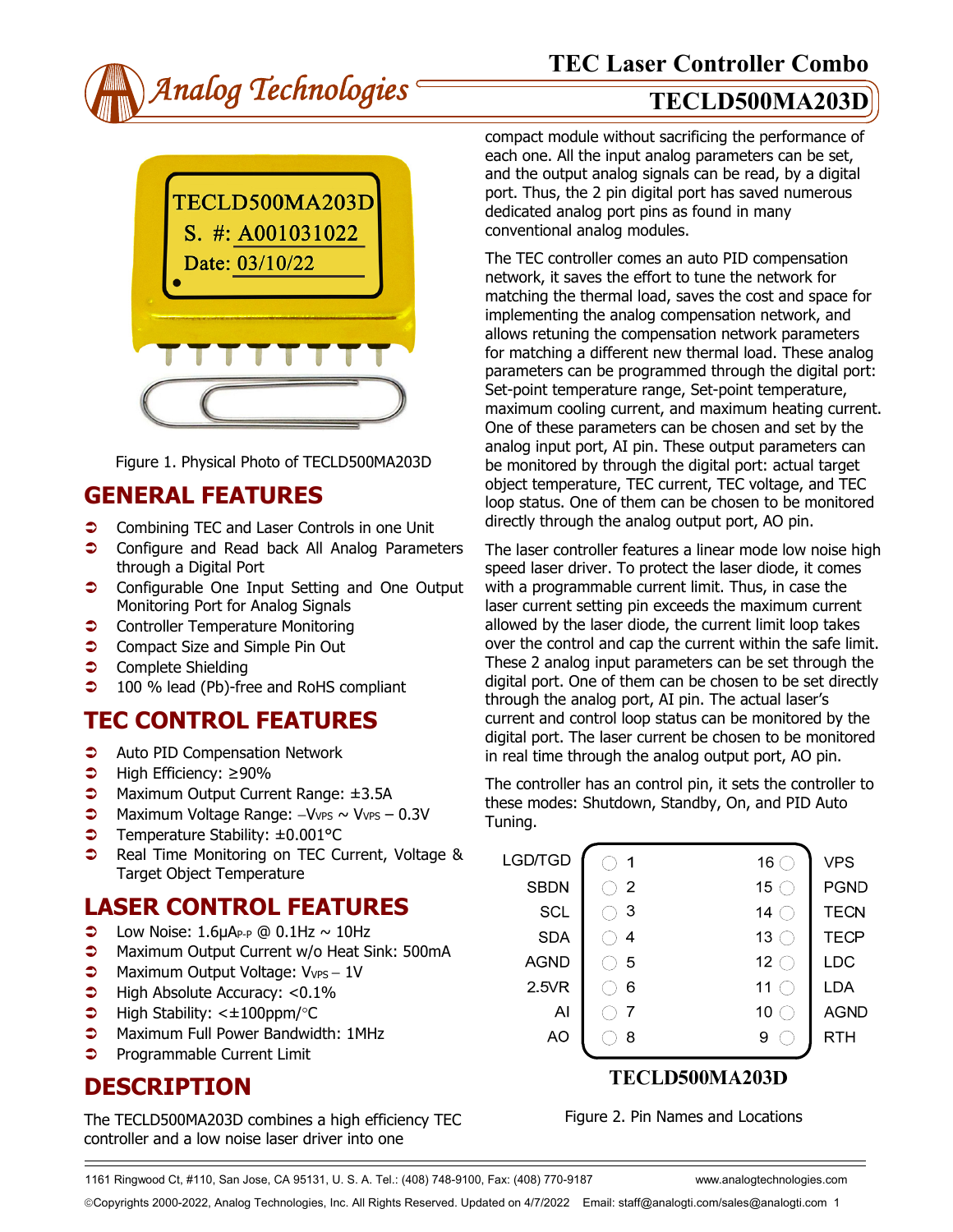

**Warning: The through hole type of modules can only be soldered manually on the board by a ]solder iron of < 310ºC (590ºF), not go through a reflow oven process.** 

### **SPECIFICATIONS**

Table 1. Pin Function Descriptions

| Pin $#$        | <b>Name</b>    | <b>Type</b>            | <b>Description</b>                                                                                                                                                                                                                                    |  |
|----------------|----------------|------------------------|-------------------------------------------------------------------------------------------------------------------------------------------------------------------------------------------------------------------------------------------------------|--|
| $\mathbf{1}$   | <b>LGD/TGD</b> | Digital output         | Temperature good indication or Loop Good indication.                                                                                                                                                                                                  |  |
| $\overline{2}$ | <b>SBDN</b>    | Digital input          | Shut down control. Negative logic, at the internal chip control input: >1.4V<br>$=$ enable, <0.95V = shut down, normal threshold voltage = 1.2V.                                                                                                      |  |
| 3              | <b>SCL</b>     | Serial clock<br>input  | Serial Clock Input. Data is shifted into the SDA pin on the rising edges of<br>SCL and output through the SDA pin on the falling edges of SCL.                                                                                                        |  |
| 4              | <b>SDA</b>     | Serial<br>data input   | Serial data input and output.                                                                                                                                                                                                                         |  |
| 5              | <b>AGND</b>    | Ground                 | Signal ground pin. Connect ADC and DAC grounds to here.                                                                                                                                                                                               |  |
| 6              | <b>2.5VR</b>   | Analog output          | Reference voltage. It can source 3mA max, with 1.2µVp-p noise @ 0.1 to<br>10Hz and 20ppm/°C stability max.                                                                                                                                            |  |
| $\overline{7}$ | <b>AI</b>      | Analog input           | An external control voltage, instead of the internal DAC, can be used to set<br>the desired LD output current, TEC current limit, TEC voltage limit, TEC<br>temperature. The set point can be monitored in real time.                                 |  |
| 8              | <b>AO</b>      | Analog output          | Analog signals can be buffered out this pin by sending commands through<br>the digital serial interface. Output values(LD voltage, LD current, TEC<br>temperature, TEC voltage, TEC current) can be monitored in real time.                           |  |
| 9              | <b>RTH</b>     | Analog input           | Connect to the thermistor for sensing the desired object temp. Thermistor's<br>other end connects to the signal ground, pin 4 or pin 10. RRTH = $10k\Omega$ @<br>25°C. Other thermistors or temperature sensors can also be used, consult<br>with us. |  |
| 10             | <b>GND</b>     | Ground                 | Signal ground, internally connected to Pin 5 GND. Can be used for<br>connecting the thermistor.                                                                                                                                                       |  |
| 11             | <b>LDA</b>     | Analog output          | Laser diode anode. Connect it to the anode of the laser diode.                                                                                                                                                                                        |  |
| 12             | <b>LDC</b>     | Analog output          | Laser diode cathode. Connect it to the cathode of the laser diode.                                                                                                                                                                                    |  |
| 13             | <b>TECP</b>    | Analog power<br>output | Connects to TEC positive terminal.                                                                                                                                                                                                                    |  |
| 14             | <b>TECN</b>    | Analog power<br>output | Connects to TEC negative terminal.                                                                                                                                                                                                                    |  |
| 15             | <b>PGND</b>    | Power ground           | Power ground for connecting to the power supply.                                                                                                                                                                                                      |  |
| 16             | <b>VPS</b>     | Power input            | Positive power supply rail. The value is 5V.                                                                                                                                                                                                          |  |

1161 Ringwood Ct, #110, San Jose, CA 95131, U. S. A. Tel.: (408) 748-9100, Fax: (408) 770-9187 www.analogtechnologies.com

Copyrights 2000-2022, Analog Technologies, Inc. All Rights Reserved. Updated on 4/7/2022 Email: staff@analogti.com/sales@analogti.com 2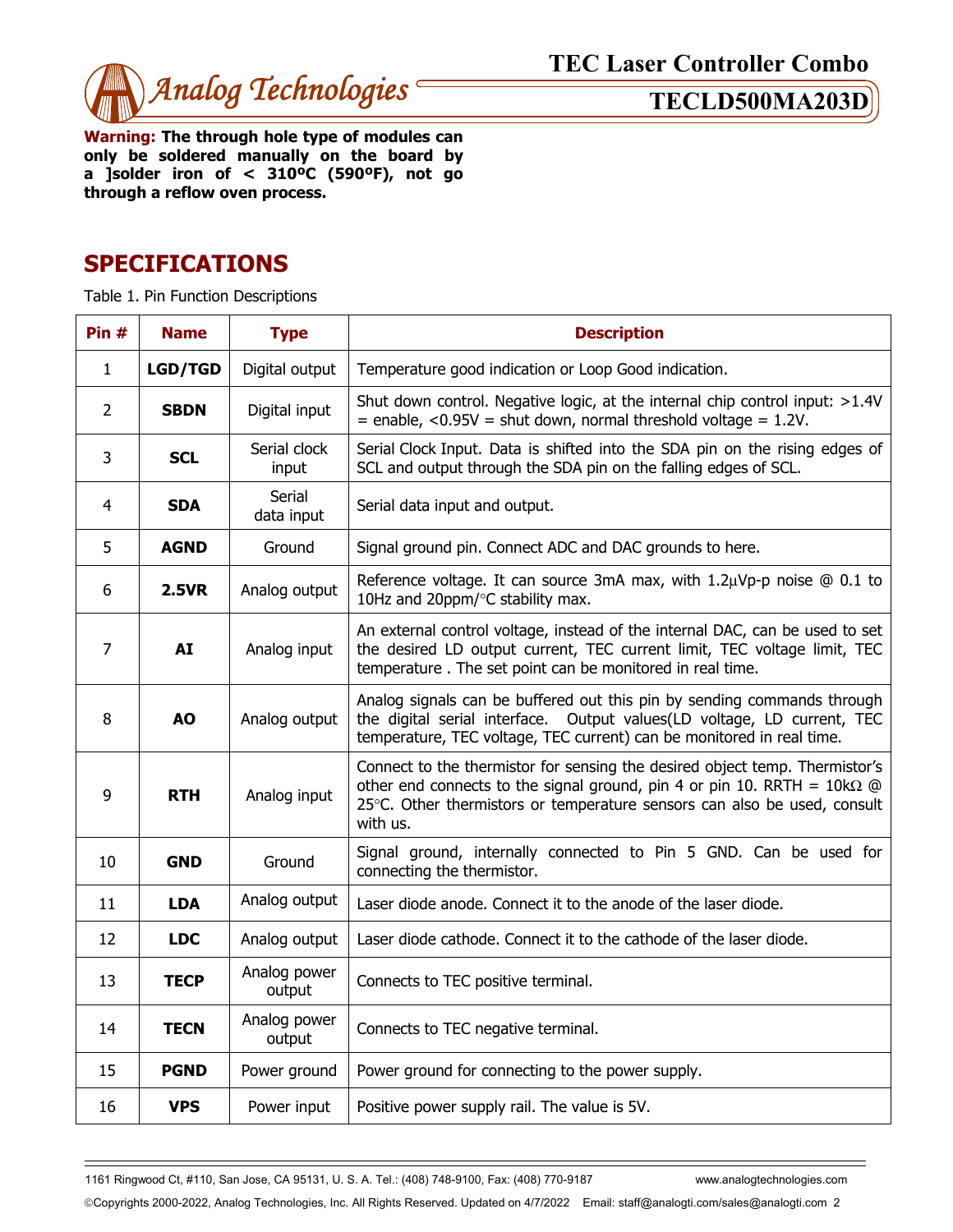

### Table 1. Electrical characteristics.

| <b>Symbol</b>           | <b>Parameter</b>                                                    | Min          | <b>Max</b> | <b>Units</b> |
|-------------------------|---------------------------------------------------------------------|--------------|------------|--------------|
| fscl                    | Clock Frequency, SCL                                                |              | 400        | kHz          |
| t <sub>LOW</sub>        | Clock Pulse Width Low                                               | 1.2          |            | μs           |
| <b>t</b> high           | Clock Pulse Width High                                              | 0.6          |            | μs           |
| taa                     | Clock Low to Data Out Valid                                         | 0.1          | 0.9        | μs           |
| <b>t</b> <sub>BUF</sub> | Time the bus must be free before a new transmission can start $(2)$ | 1.2          |            | μs           |
| <b>THD.STA</b>          | Start Hold Time                                                     | 0.6          |            | μs           |
| t <sub>su.Sta</sub>     | Start Set-up Time                                                   | 0.6          |            | μs           |
| <b>t</b> hd.dat         | Data In Hold Time                                                   | $\mathbf{0}$ |            | μs           |
| tsu.dat                 | Data In Set-up Time                                                 | 100          |            | ns           |
| tr                      | Inputs Rise Time                                                    |              | 300        | ns           |
| tF                      | Inputs Fall Time                                                    |              | 300        | ns           |
| tsu.sto                 | Stop Set-up Time                                                    | 0.6          |            | μs           |
| $t_{DH}$                | Data Out Hold Time                                                  | 50           |            | ns           |



Figure 3. SCL: Serial Clock, SDA: Serial Data I/O





1161 Ringwood Ct, #110, San Jose, CA 95131, U. S. A. Tel.: (408) 748-9100, Fax: (408) 770-9187 www.analogtechnologies.com

Copyrights 2000-2022, Analog Technologies, Inc. All Rights Reserved. Updated on 4/7/2022 Email: staff@analogti.com/sales@analogti.com 3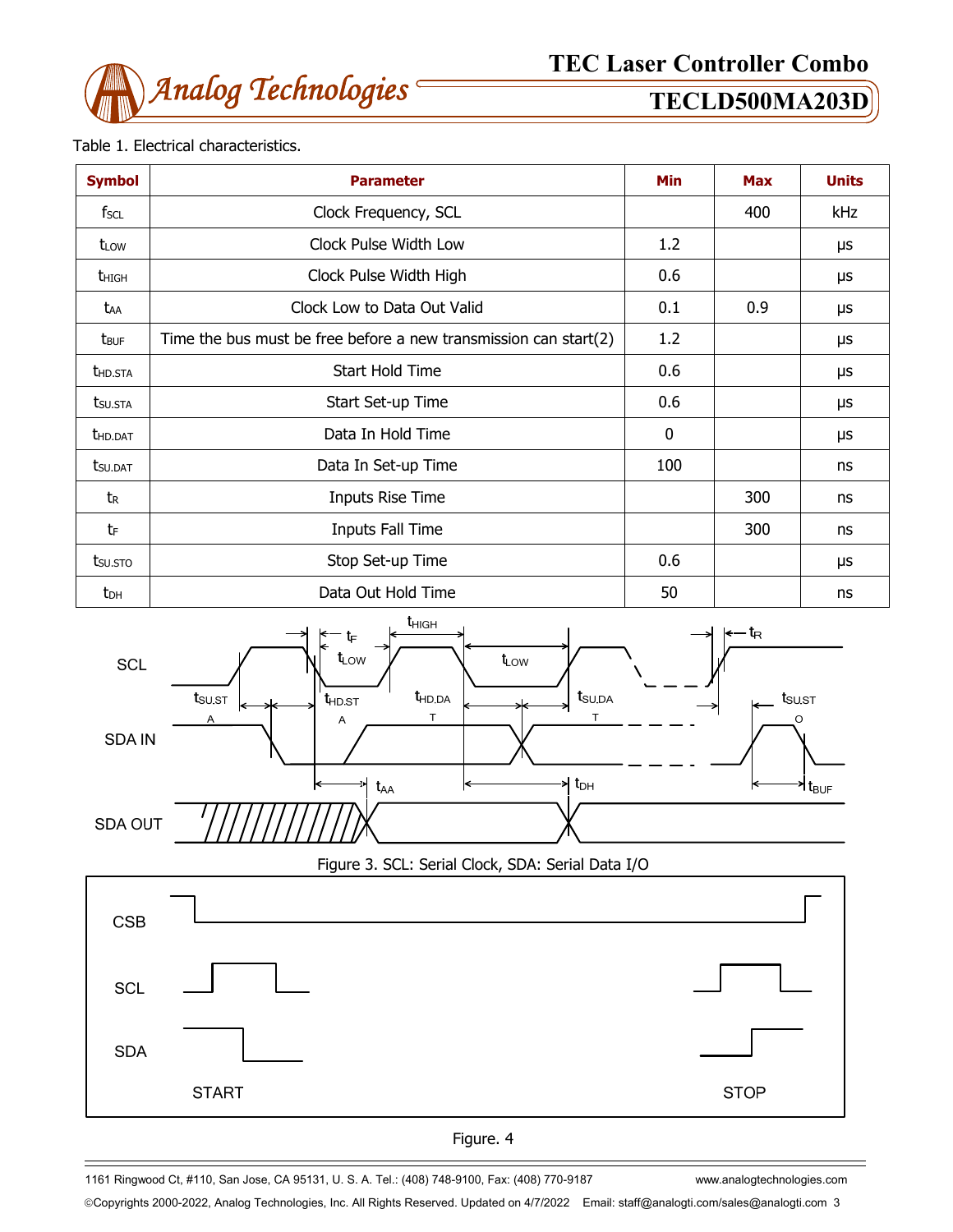

Table. 3

| <b>START</b> | <b>DECICE ADDRESS</b> | R/W | <b>ACK</b> | <b>REDA DATA WRITE DATA</b> | <b>STOP</b> |
|--------------|-----------------------|-----|------------|-----------------------------|-------------|
|              | 0000000 or 1000000    |     |            | 00000000                    |             |

### Table 4. REGISTER MAP command

| <b>REGISTER</b> | <b>DESCRIPTION</b>       | R/W | <b>SIZE</b> | <b>ADDR</b> | <b>DEFAULT VALUE</b> |
|-----------------|--------------------------|-----|-------------|-------------|----------------------|
| Al              | Device control           | R/W |             | 0x00        | 0x0                  |
| AO              | Device operation summary | R/W |             | 0x80        | 0x80                 |

### Table 5. AI REGISTER

| <b>BITS</b> | <b>SYMBOL</b> | <b>DESCRIPTION</b>                                                                                                                                                                                                                                                                                                                                                       |
|-------------|---------------|--------------------------------------------------------------------------------------------------------------------------------------------------------------------------------------------------------------------------------------------------------------------------------------------------------------------------------------------------------------------------|
| B[0]        | LIS.          | Laser current set. 0V to 2.5V sets the laser current from 0 to 500mA linearly.                                                                                                                                                                                                                                                                                           |
| B[1]        | <b>TMS</b>    | Object set-point temperature input port. It is internally tied by a 500k resistor to the<br>half value of the reference voltage, 1.25V. The open circuit voltage of this pin is thus<br>1.25V, corresponding to a set-point temperature of 25°C by using the default<br>temperature network (with the set-point temperature range being from 15°C to<br>$35^{\circ}$ C). |
| B[2]        | <b>ILMC</b>   | TEC cooling limits                                                                                                                                                                                                                                                                                                                                                       |
| B[3]        | <b>ILMH</b>   | TEC heating limits                                                                                                                                                                                                                                                                                                                                                       |
| B[4]        | VLM.          | TEC voltage limits                                                                                                                                                                                                                                                                                                                                                       |
| B[5]        | NC.           |                                                                                                                                                                                                                                                                                                                                                                          |
| B[6]        | NC.           |                                                                                                                                                                                                                                                                                                                                                                          |
| B[7]        | <b>NC</b>     |                                                                                                                                                                                                                                                                                                                                                                          |

### Table 6. AO REGISTER

| <b>BITS</b> | <b>SYMBOL</b> | <b>DESCRIPTION</b>                                                                                                                                                                            |
|-------------|---------------|-----------------------------------------------------------------------------------------------------------------------------------------------------------------------------------------------|
| B[0]        | LIO           | Laser current output indication. OV to 2.5V indicates the laser current from 0A to<br>500mA linearly.                                                                                         |
| B[1]        | LDA           | Laser diode anode. Connect it to the anode of the laser diode. This pin is used to<br>drive a laser of which the cathode is connected to the case and the case is connected<br>to the ground. |
| B[2]        | <b>TMO</b>    | Actual object temperature. 0.1V to 2.5V indicates the default temperature network<br>from 15°C to 35°C.                                                                                       |
| B[3]        | <b>VTEC</b>   | TEC Voltage Output.                                                                                                                                                                           |
| B[4]        | <b>ITEC</b>   | <b>TEC Current Output.</b>                                                                                                                                                                    |
| B[5]        | <b>CTMO</b>   | The driver internal temperature indication output.                                                                                                                                            |
| B[5]        | <b>NC</b>     |                                                                                                                                                                                               |
| B[6]        | <b>NC</b>     |                                                                                                                                                                                               |
| B[7]        | <b>NC</b>     |                                                                                                                                                                                               |

1161 Ringwood Ct, #110, San Jose, CA 95131, U. S. A. Tel.: (408) 748-9100, Fax: (408) 770-9187 www.analogtechnologies.com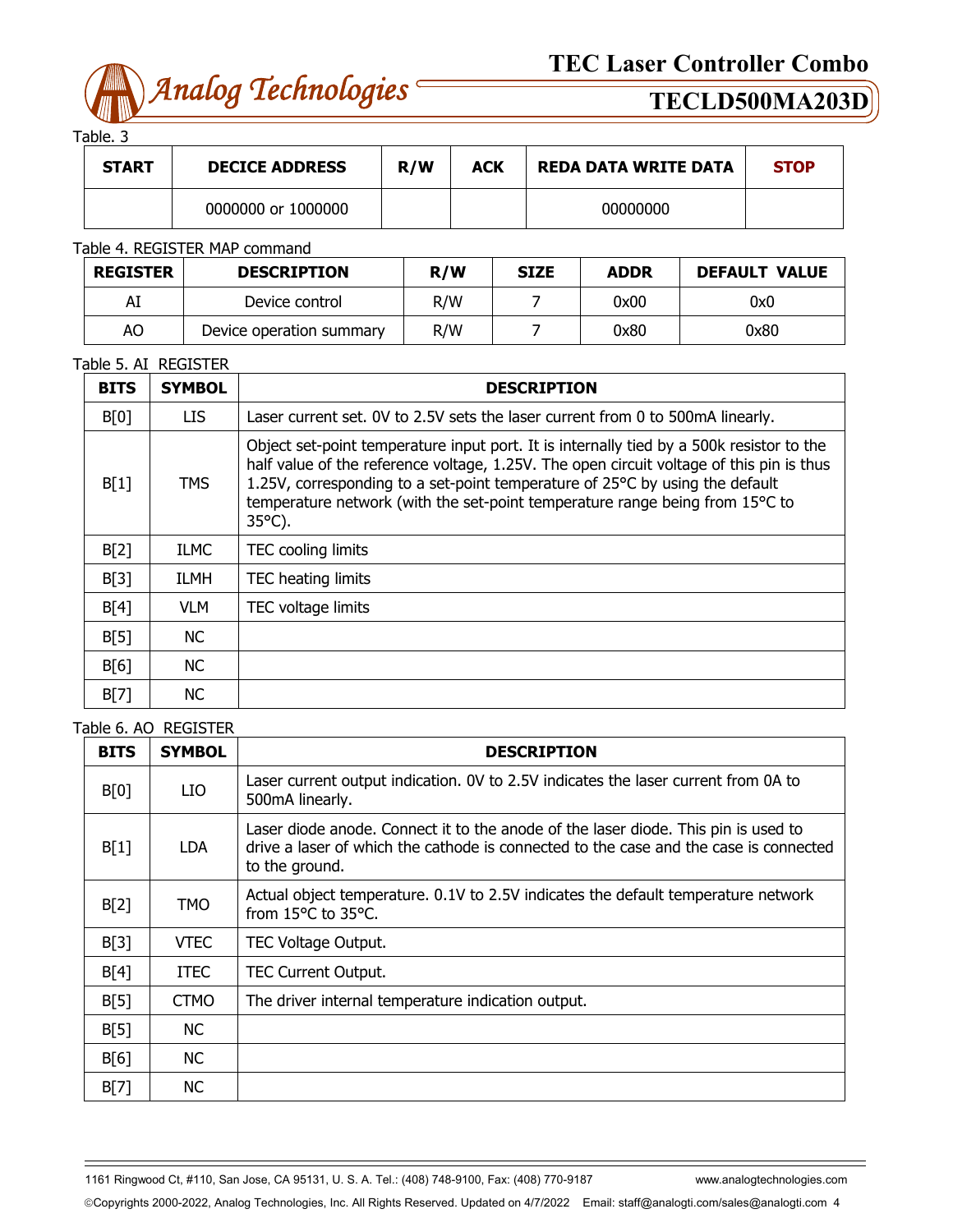

## **MECHANICAL DIMENSIONS**





1161 Ringwood Ct, #110, San Jose, CA 95131, U. S. A. Tel.: (408) 748-9100, Fax: (408) 770-9187 www.analogtechnologies.com Copyrights 2000-2022, Analog Technologies, Inc. All Rights Reserved. Updated on 4/7/2022 Email: staff@analogti.com/sales@analogti.com 5